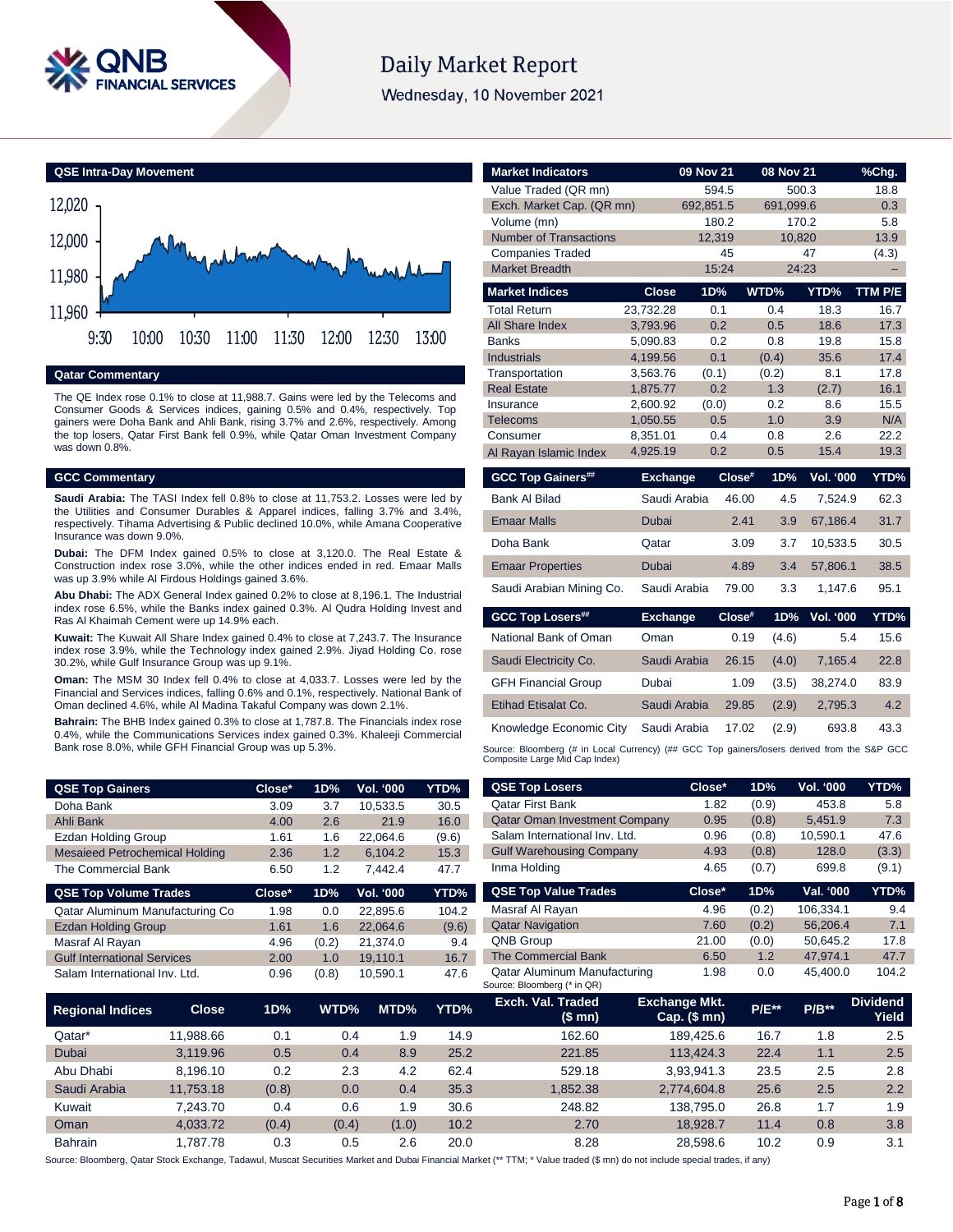### **Qatar Market Commentary**

- The QE Index rose 0.1% to close at 11,988.7. The Telecoms and Consumer Goods & Services indices led the gains. The index rose on the back of buying support from Arab and foreign shareholders despite selling pressure from Qatari and GCC shareholders.
- Doha Bank and Ahli Bank were the top gainers, rising 3.7% and 2.6%, respectively. Among the top losers, Qatar First Bank fell 0.9%, while Qatar Oman Investment Company was down 0.8%.
- Volume of shares traded on Tuesday rose by 5.8% to 180.2mn from 170.2mn on Monday. However, as compared to the 30-day moving average of 204.3mn, volume for the day was 11.8% lower. Qatar Aluminum Manufacturing Co. and Ezdan Holding Group were the most active stocks, contributing 12.7% and 12.2% to the total volume, respectively.

| <b>Overall Activity</b>        | Buy $\%^*$ | Sell %* | Net (QR)         |
|--------------------------------|------------|---------|------------------|
| Qatari Individuals             | 36.65%     | 41.75%  | (30, 362, 046.6) |
| <b>Qatari Institutions</b>     | 26.74%     | 34.87%  | (48, 304, 498.4) |
| Qatari                         | 63.39%     | 76.62%  | (78,666,545.0)   |
| <b>GCC Individuals</b>         | 0.18%      | 1.14%   | (5,678,583.2)    |
| <b>GCC</b> Institutions        | 0.93%      | 1.98%   | (6,202,655.7)    |
| <b>GCC</b>                     | 1.12%      | 3.12%   | (11,881,238.9)   |
| Arab Individuals               | 8.36%      | 6.64%   | 10,219,028.0     |
| <b>Arab Institutions</b>       | $0.00\%$   | 0.03%   | (148, 693.8)     |
| Arab                           | 8.36%      | 6.67%   | 10,070,334.2     |
| <b>Foreigners Individuals</b>  | 2.05%      | 2.30%   | (1,527,737.5)    |
| <b>Foreigners Institutions</b> | 25.09%     | 11.30%  | 82,005,187.1     |
| <b>Foreigners</b>              | 27.14%     | 13.60%  | 80,477,449.6     |

Source: Qatar Stock Exchange (\*as a % of traded value)

# **Earnings Releases and Global Economic Data**

#### **Earnings Releases**

| <b>Company</b>                             | <b>Market</b>  | <b>Currency</b> | Revenue (mn)<br>3Q2021 | % Change<br>YoY | <b>Operating Profit</b><br>(mn) 3Q2021 | % Change<br>YoY | <b>Net Profit</b><br>(mn) 3Q2021 | % Change<br>YoY |
|--------------------------------------------|----------------|-----------------|------------------------|-----------------|----------------------------------------|-----------------|----------------------------------|-----------------|
| Etihad Atheeb Telecommunications<br>$Co.*$ | Saudi Arabia   | <b>SR</b>       | 80.9                   | 19.3%           | (4.4)                                  | N/A             | (9.7)                            | N/A             |
| Wafrah For Industry And Development<br>Co. | Saudi Arabia   | <b>SR</b>       | 16.0                   | $-30.4%$        | (3.9)                                  | N/A             | (1.7)                            | N/A             |
| Amana Cooperative Insurance Co.            | Saudi Arabia   | <b>SR</b>       | 64.9                   | $-37.5%$        |                                        |                 | (25.3)                           | N/A             |
| Salama Cooperative Insurance Co.           | Saudi Arabia   | <b>SR</b>       | 125.3                  | $-20.4%$        | $\overline{\phantom{0}}$               |                 | (38.1)                           | N/A             |
| Al Gassim Investment Holding Co.           | Saudi Arabia   | <b>SR</b>       | 2.9                    | $-1.2%$         | 0.9                                    | $-45.5%$        | (0.1)                            | N/A             |
| <b>BinDawood Holding Co</b>                | Saudi Arabia   | <b>SR</b>       | 1,077.8                | $-0.4%$         | 95.5                                   | 9.9%            | 70.2                             | $-10.7%$        |
| Saudi Research and Marketing Group         | Saudi Arabia   | <b>SR</b>       | 813.9                  | 41.0%           | 232.1                                  | 102.2%          | 204.9                            | 167.8%          |
| Theeb Rent a Car Co.                       | Saudi Arabia   | <b>SR</b>       | 182.2                  | 9.8%            | 34.7                                   | 50.9%           | 27.4                             | 95.6%           |
| Abu Dhabi National Energy Co.*             | Abu Dhabi      | <b>AED</b>      | 34,268.0               | 11.2%           |                                        |                 | 4,259.0                          | 236.9%          |
| <b>AXA Green Crescent Insurance</b>        | Abu Dhabi      | <b>AED</b>      | 11.9                   | 45.6%           |                                        |                 | (0.8)                            | N/A             |
| Abu Dhabi National Insurance<br>Company    | Abu Dhabi      | <b>AED</b>      | 571.1                  | $-5.4%$         |                                        |                 | 85.0                             | $-8.8%$         |
| <b>APM Terminals Bahrain</b>               | <b>Bahrain</b> | <b>BHD</b>      | 6.2                    | $-22.5%$        | 2.2                                    | $-39.4%$        | 1.8                              | $-43.9%$        |
| Bahrain Duty Free Shop Complex             | <b>Bahrain</b> | <b>BHD</b>      |                        | N/A             | (0.1)                                  | N/A             | 0.5                              | N/A             |
| <b>Bahrain Family Leisure</b>              | <b>Bahrain</b> | <b>BHD</b>      | 0.2                    | 563.0%          | (0.0)                                  | N/A             | (0.1)                            | N/A             |

Source: Company data, DFM, ADX, MSM, TASI, BHB. (\*Financial for 9M2021, \*\* Financial for 6M2022)

# **Global Economic Data**

| <b>Date</b> | <b>Market</b> | Source                                   | <b>Indicator</b>                    | <b>Period</b> | <b>Actual</b>     | <b>Consensus</b>  | <b>Previous</b>   |
|-------------|---------------|------------------------------------------|-------------------------------------|---------------|-------------------|-------------------|-------------------|
| $09-11$     | Germany       | <b>German Federal Statistical Office</b> | Trade Balance                       | Sep           | 16.2 <sub>b</sub> | 16.0 <sub>b</sub> | 10.7 <sub>b</sub> |
| $09 - 11$   | Germany       | Deutsche Bundesbank                      | <b>Exports SA MoM</b>               | <b>Sep</b>    | $-0.70%$          | 0.00%             | $-0.80%$          |
| $09 - 11$   | Germany       | Deutsche Bundesbank                      | Imports SA MoM                      | Sep           | 0.10%             | 0.50%             | 2.10%             |
| $09 - 11$   | Germany       | <b>German Federal Statistical Office</b> | <b>Current Account Balance</b>      | <b>Sep</b>    | 19.6b             | 17.0b             | 15.4 <sub>b</sub> |
| $09 - 11$   | France        | Ministry of the Economy, France          | <b>Trade Balance</b>                | Sep           | $-6777m$          | $-7100m$          | $-6655m$          |
| $09 - 11$   | France        | <b>Banque De France</b>                  | <b>Current Account Balance</b>      | <b>Sep</b>    | $-2.7b$           |                   | $-1.4b$           |
| $09-11$     | Japan         | Ministry of Finance Japan                | <b>BoP Current Account Balance</b>  | Sep           | ¥1033.7b          | ¥1052.3b          | ¥1503.0b          |
| $09 - 11$   | Japan         | Ministry of Finance Japan                | <b>BoP Current Account Adjusted</b> | <b>Sep</b>    | ¥762.7b           | ¥847.2b           | ¥880.0b           |

Source: Bloomberg (s.a. = seasonally adjusted; n.s.a. = non-seasonally adjusted; w.d.a. = working day adjusted)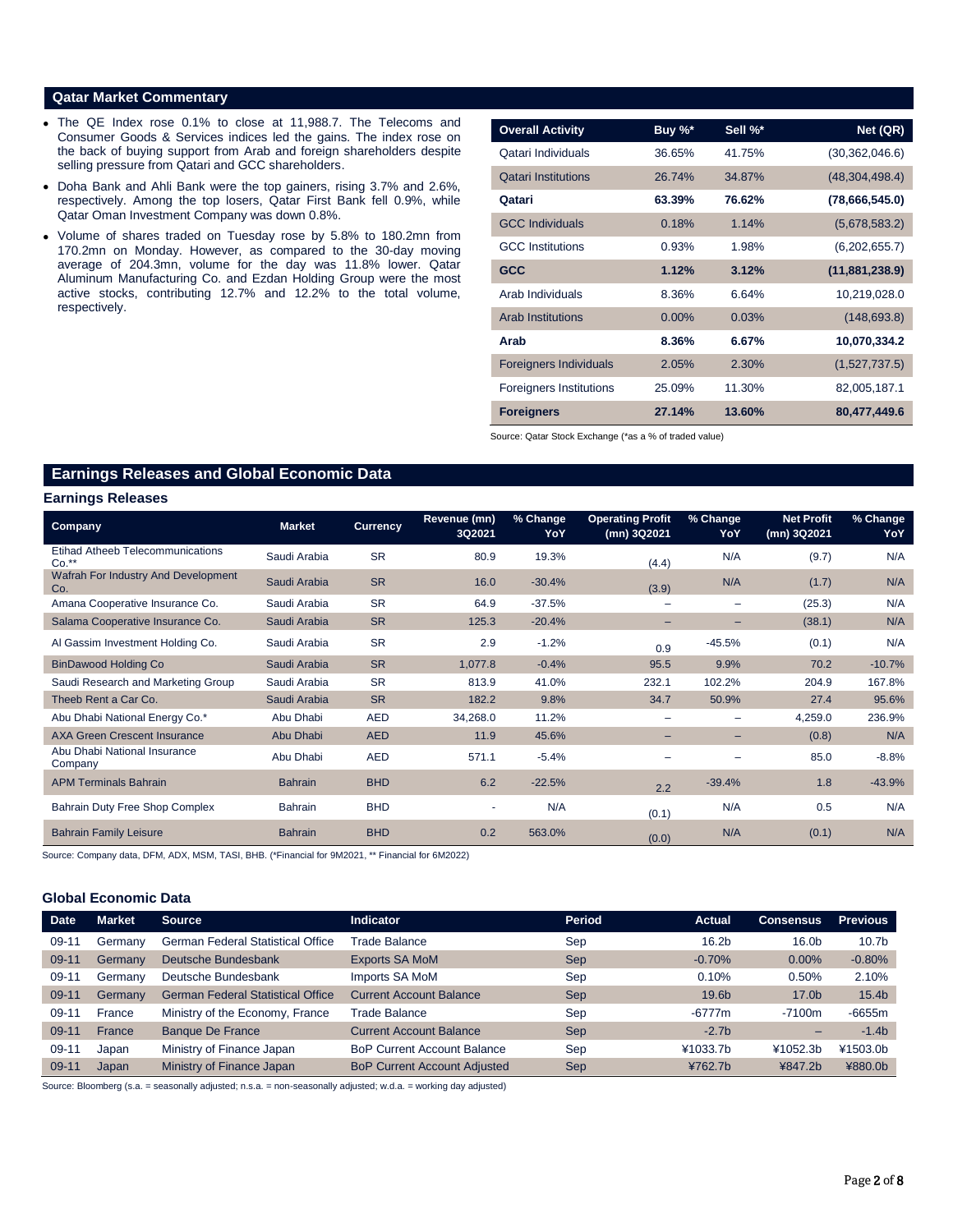## **News**

- **Qatar**
- **Milaha commences new service connecting Far East, India and the Gulf –** Qatar Navigation (QNNS, Milaha), Qatar's maritime and logistics service provider, has announced the launch of a new express shipping service to connect China and Southeast Asia to India, Qatar and the Gulf region. The new China-India Express (CIX) service is aimed at improving trade opportunities and enhancing connectivity between China, Singapore, Malaysia, Vietnam, India, Qatar, Oman, UAE, Kuwait and Iraq. Milaha said this new product "was established to cater to the requirements of Milaha's customers, while ensuring worldclass transit times, competitive freight rates, and timely delivery." The new shipping service will contribute to increasing the volumes handled by Hamad Port in Qatar, facilitating imports, exports and transshipment opportunities and accelerating the exchange of trade between the Far East, India and the Gulf, according to a statement. Through launching this new express shipping service, Milaha noted it confirms its commitment to supporting businesses in Qatar and the region, as well as Qatar's 2030 vision, aimed at developing and diversifying the economy, enhancing international trade connectivity and securing a sustainable supply chain. (Bloomberg)
- **Ooredoo collaborates with medical platform –** Ooredoo, the nation's leading innovator in digital transformation, has collaborated with the medical platform innovation Ember Medical to offer a new solution for doctors and patients alike. Ember Medical is a telehealth app enabling doctors and patients to connect online from the safety and comfort of home, removing the need for an initial face-to-face consultation. The new partnership with Ooredoo empowers customers with flexible payment options, rewards and other benefits. (Gulf-Times.com)
- **Indosat Ooredoo and Google form digitalization partnership in Indonesia –** Indosat Ooredoo and Google Cloud have entered into a strategic partnership to accelerate the digital transformation across consumer and enterprise industries in Indonesia. The partnership is closely aligned to the Indonesian government's digital economy development program goals that will position Indonesia's Small and medium-sized enterprises (SMBs) as a priority target segment. (Bloomberg)
- **Vodafone Qatar expands 5G roaming network with 35 partners in 27 nations –** Vodafone Qatar has announced that it has further expanded its 5G roaming footprint, which now includes 35 roaming partners in 27 countries across the globe. Due to its extensive roaming capabilities, Vodafone has been classified by the telecoms industry body GSMA as a Premier Operator for the seventh year in a row, and is the only operator in Qatar to have achieved such a classification. In 2019, Vodafone first launched its 5G roaming services for travelers to the UK and has continued to build on its 5G roaming capabilities since then. Vodafone's comprehensive global roaming network includes services in over 221 countries and with 500 roaming partners worldwide, as well as inflight services with AeroMobile and OnAir across more than 60 airlines and maritime services across more than 700 ships. Vodafone's Passport Pack listing covers services in 145 countries, which users can access from only QR100 per week. (Gulf-Times.com)
- **QGRI discloses the results of its second AGM for the year 2020 –** Qatar General Insurance & Reinsurance Company (QGRI) disclosed the results of its Second Ordinary General Assembly Meeting for the year 2020, held on November 09, 2021. The Shareholders' General Assembly approved and adopted by majority the following agenda items: (1) Approval of

the Board of Director's Report on the Company's activities and its financial position for the financial year ended December 31, 2020 and the Company's future plan. (2) Approval of the External Auditor's Report for the financial year ended December 31, 2020. (3) Approval of the Company's Balance Sheet, profit & loss accounts for the financial year ended December 31, 2020. (4) Approval of the Board of Director's proposal not distribute dividends for the financial year ended December 31, 2020. (5) Approval of discharging the Chairman and Members of the Board from liability for the financial year ended December 31, 2020, and approval of their remunerations. (6) Approval and adoption of the Company's Corporate Governance Report for the year 2020. (7) Approval of the appointment of Messrs. KPMG, for the year 2021 with fees of QR1,192,000. (QSE)

- **ERES announces the results of its board of directors' meeting –** Ezdan Holding Group (ERES) announced the results of its Board of Directors' meeting held on November 09, 2021 and approved (1) The Board of Directors of Ezdan Holding Group has convened and recommended to the extraordinary general assembly to approve the amendment of the Group's Articles of Association to raise the foreign ownership up to 100%, following an approval of the regulatory and official authorities. (2) SAK Holding Group, which contributes by virtue of "The Partnership Scheme" with Ezdan Holding Group to the development of a number of lands and properties, in pursuance with the decision of the General Assembly of Ezdan Holding Group issued on November 20, 2013, has requested the settlement of its stake in a number of lands and properties developed under the partnership thereof. In addition, the Board of Directors of Ezdan Holding Group is in the process of appointing two evaluation offices certified by Qatar Financial Markets Authority to valuate SAK Holding Group's stake in the developed properties, in preparation for propounding this issue to the Group's forthcoming General Assembly. (QSE)
- **Al Rayyan issues maximum number of building permits in October –** Planning and Statistics Authority has published the eighty-second issue of the monthly Statistics of Building Permits and Building Completion certificates issued by all municipalities of the State in October 2021. According to their geographical distribution, municipality of Al Rayyan comes at the top of the municipalities where the number of building permits issued were 169 permits, i.e. 25% of the total issued permits, while municipality of Al Wakrah came in second place with 161 permits, i.e. 24%, followed by Al Da'ayen 112 permits, i.e.16%, Doha 103 permits, i.e. 15%. The rest of the municipalities were as follows: Umm Salal 60 permits (9%), Al Khor 40 permits (6%), Al Sheehaniya 24 permits (4%), and finally Al Shammal 16 permits (2%). In terms of type of permits issued, data indicates that the new building permits (residential and nonresidential) constitutes 51% (347 permits) of the total building permits issued during the month of October 2021, while the percentage of additions permits constituted 46% (315 permits), and finally fencing permits with 3% (23 permits). (Qatar Tribune)
- **Qatar Energy raises crude prices in December –** Qatar Energy raised the official selling prices (OSP) of its marine and land crudes in December, a pricing document posted on its website showed. Qatar marine was set at a premium of \$2.20 per barrel over the Dubai/Oman crudes average and Qatar land was priced at a premium of \$2.55 per barrel over the same benchmark. In November the OSP for marine crude was set at a premium of \$1.30 and land crude at a premium of \$1.35. Qatar's move comes after Saudi Arabia's state-owned oil producer Aramco raised last week its December official selling price to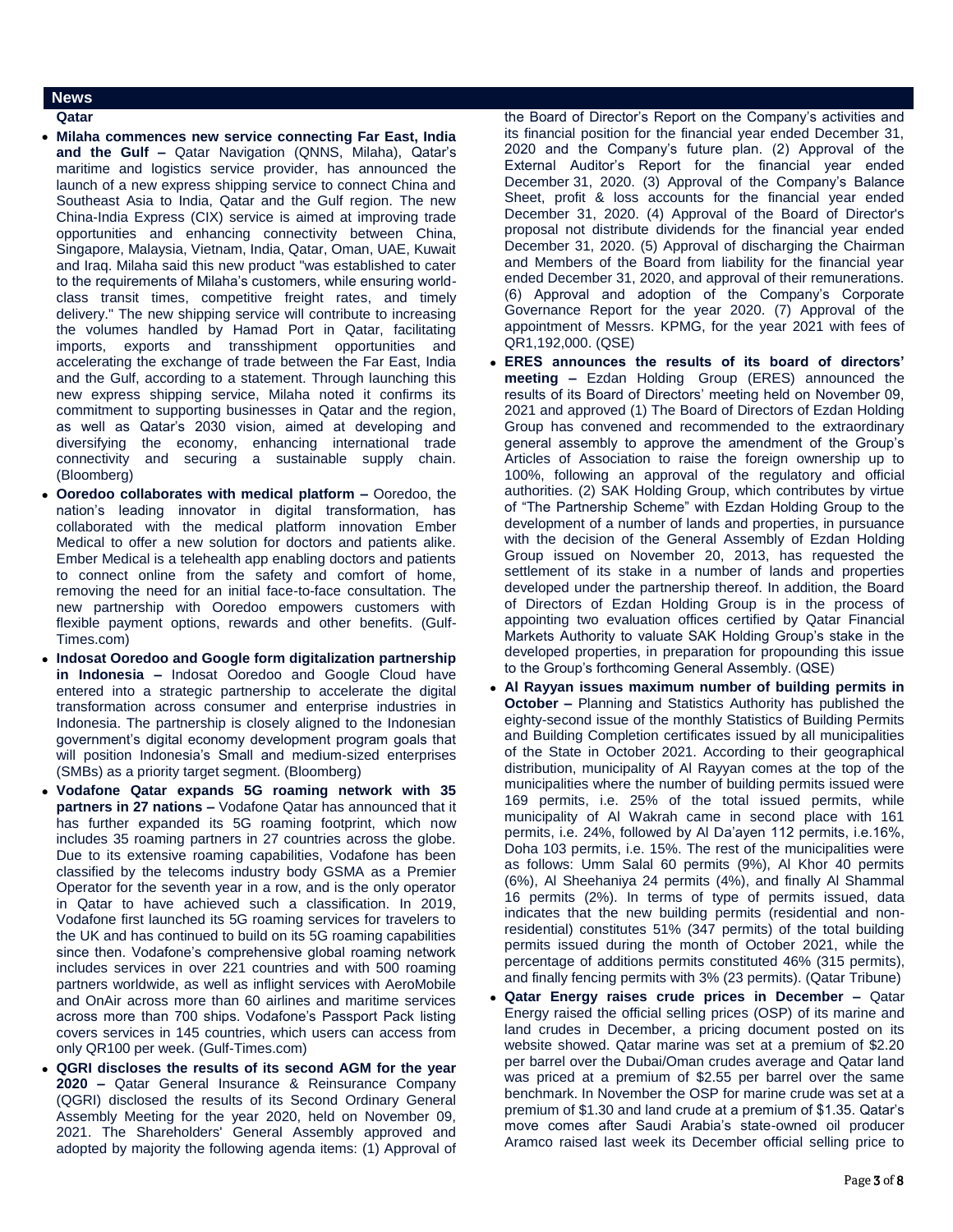Asian customers, suggesting demand remains strong at a time of tighter supplies. (Reuters)

- **OIL TENDER: Qatar offers Condensates for January loading –** Qatar Energy for the Sale of Petroleum Products Co Ltd (QPSPP) is offering 500k-1m barrels of Deodorized Field Condensate and Low-Sulfur Condensate for January loading, according to a tender document. Cargoes to be shipped from Ras Laffan. Bids are due 12:30pm local time on November 15, to be valid until 5pm the next day. (Bloomberg)
- **Al Khater: Qatar's focus to shift from infrastructure development to tourism post-2022 –** Describing Qatar's economy post-World Cup 2022, Nasser Al Khater, CEO of FIFA World Cup Qatar 2022 said the country's focus will shift from infra-structure development to tourism, and will likely go in the same direction as Russia post-World Cup 2018. Al Khater was speaking at a panel discussion during the Qatar Trade Summit which opened yesterday. During the event, he also reiterated the World Cup's long-term eco-nomic return for the country, and how it is going to be unique in terms of innovation and sustainability. Asked on the country's eco-nomic growth prospects after the World Cup next year, Al Khater said Qatar's expansion of its LNG production will create a new growth spurt in the economy. "And I think the focus is going to shift from infrastructure development, and will move more to tourism. Entertainment and hospitality offerings are growing in the country. Qatar Tourism and Qatar Airways are doing a good job. And I believe after the World Cup, Qatar will go in the same direction like what we've seen with Russia post-2018 World Cup," added Al Khater. (Peninsula Qatar)
- **Ashghal completes major works of Umm Al Seneem Health Center –** As part of the government's plan to develop health services in the State, the Public Works Authority (Ashghal) has announced the completion of main works of the Umm Al Seneem Health Centre, implemented by the Building Projects Department to serve about 600 patients per day through 40 medical clinics. The Umm Al Seneem Health Centre is situated on an area of 27,600 square meters and includes a main building of two levels covering all clinics, besides some annex buildings such as a mosque, support services building, guards' building, supervisory workers' room, MEP maintenance center, an ambulance garage and the provision of 297 parking slots. (Gulf-Times.com)
- **Al-Mansoori: QSE to establish digital repository of SMEs and start-ups –** The Qatar Stock Exchange (QSE) is establishing a digital repository of the small and medium enterprises and start-ups, which will become the future pipeline for its venture market (QEVM), which is now getting increased attention because of their increasing contribution to the local economy. This was announced by QSE chief executive Rashid bin Ali Al-Mansoori at the third Qatar Trade Summit, which got underway Tuesday. "We are doing an elite program. We have already initiated talks with leading providers of websites. It is progressing well and should be ready by this month end," he said, adding this program will be a platform for all the SMEs and start-ups in Qatar to figure in the website, which will have all the details regarding the companies. Through this platform (website), he said, help would be rendered to the SMEs and start-ups through the bourse's program partners. There was also a need for more awareness creation within the SMEs on the benefits of getting listed on the bourse. The QSE has already partnered with the Qatar Development Bank (QDB) for the venture market. The QDB had entered into a memorandum of understanding with the QSE in 2017 whereby the development institution would assist the proposed SMEs with the fees payable to listing advisers and other costs associated with the listing. (Gulf-Times.com)

### **International**

- **US producer prices increase solidly in October –** US producer prices increased solidly in October, driven by surging costs for gasoline and motor vehicle retailing, suggesting that high inflation could persist for a while amid tight supply chains related to the pandemic. The producer price index for final demand rose 0.6% last month after climbing 0.5% in September, the Labor Department said on Tuesday. In the 12 months through October, the PPI increased 8.6% after a similar gain in September. Economists polled by Reuters had forecast the PPI advancing 0.6% on a monthly basis and rising 8.7% YoY. "The acceleration in US inflation may not fade as quickly as previously thought, particularly for businesses because of the global supply-chain issues," said Ryan Sweet, a senior economist at Moody's Analytics in West Chester, Pennsylvania. "Elevated inflation is turning up the heat on the Federal Reserve but they haven't shown signs of buckling as they will stomach higher inflation to get the labor market back to full employment quickly." More than 60% of the increase in the PPI last month was due to a 1.2% rise in the prices of goods, which followed a 1.3% jump in September. A 6.7% surge in gasoline prices accounted for a third of the rise in goods prices. There were increases in the prices of diesel, gas and jet fuel as well as plastic resins. Wholesale food prices dipped 0.1% as the cost of beef and veal tumbled 10.3%. Prices for light motor trucks fell as the government introduced new-model-year passenger cars and light motor trucks into the PPI. Services gained 0.2% last month after a similar rise in September. An 8.9% jump in margins for automobiles and parts retailing accounted for more than 80% of the increase in services. The cost of transportation and warehousing services jumped 1.7%. There were also increases in the wholesale prices of apparel, footwear, truck transportation of freight, food and alcohol retailing, hospital outpatient care as well as machinery, equipment parts and supplies. But portfolio management fees fell. Excluding the volatile food, energy and trade services components, producer prices shot up 0.4%. The so-called core PPI gained 0.1% in September. In the 12 months through October, the core PPI rose 6.2%. That followed a 5.9% advance in September. (Reuters)
- **NIESR: UK faces slow growth, high inflation after pandemic and Brexit –** Britain's economy risks stagnation and sticky inflation over the coming years due to persistent supply-chain bottlenecks and headwinds from Brexit, the National Institute of Economic and Social Research (NIESR) think tank warned on Tuesday. Inflation is on course to hit around 5% next year, while Britain's economy looks set to grow by only 1.7% in 2023 and 1.3% in 2024 after rebounding by 6.9% in 2021 and 4.7% in 2022 after the COVID-19 pandemic, NIESR said. Reduced European Union immigration and lower business investment than would have been the case without Brexit will also limit future growth and productivity, the forecasts showed. "We're getting economic management of the UK economy wrong," Chadha said, pointing to years of under-investment in training, housing and infrastructure, especially outside London. Prime Minister Boris Johnson, who took office in 2019, has said he wants to make 'levelling up' of poorer areas a priority. In the short term, richer households were unlikely to become more willing to spend the savings they built up in the pandemic, NIESR said. A further danger is a trade dispute with the EU, which could be triggered within weeks due to disagreement over customs arrangements for the British province of Northern Ireland. Such a dispute would intensify supply chain problems and weaken sterling, pushing up inflation and increasing the chance that it becomes entrenched, NIESR said. Its forecasts paint a broadly similar picture for growth to those last week from the Bank of England, but NIESR expects inflation to be slower to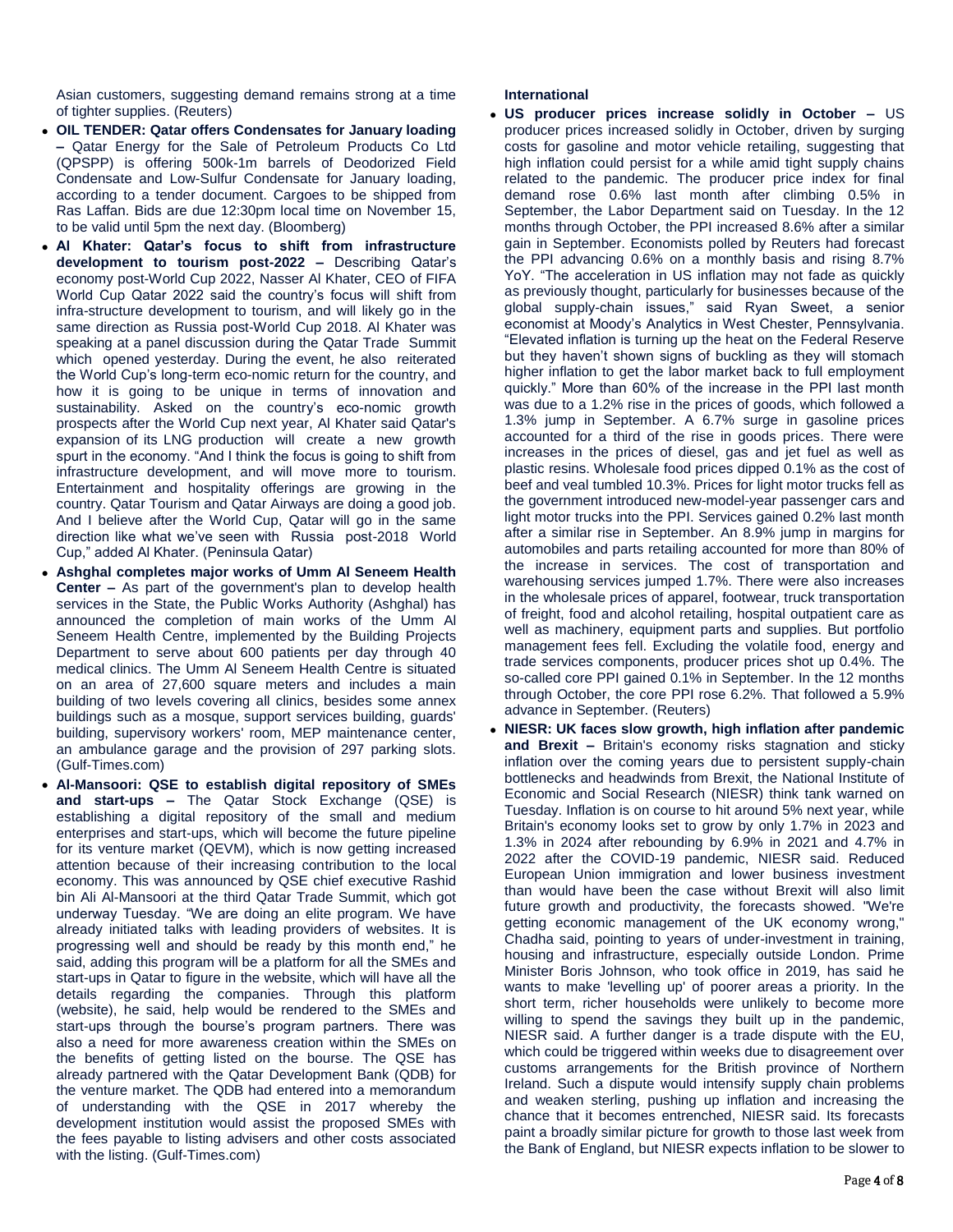fall. Businesses' desire to rebuild profit margins, as well as higher energy prices and supply-chain pressures, would push inflation to around 5% in the second quarter of next year. NIESR said it expected the BoE to raise its main interest rate to 0.5% in the second quarter of 2022. The central bank wrong-footed investors and kept rates on hold last week after remarks from its governor were interpreted by markets as signaling a rise in borrowing costs this month. (Reuters)

- **German investor morale rises as price pressures seen easing –** Investor sentiment in Germany rose unexpectedly in November on expectations that price pressures will ease at the start of next year and growth will pick up in Europe's largest economy, a survey showed. The ZEW economic research institute said its survey of investors' economic sentiment increased to 31.7 from 22.3 points in October. A Reuters poll had forecast a fall to 20.0. "Financial market experts are more optimistic about the coming six months," ZEW President Achim Wambach said in a statement. "For the first quarter of 2022, they expect growth to pick up again and inflation to fall both in Germany and the euro zone," he added. A separate ZEW gauge of current conditions fell to 12.5 from 21.6 in October. That compared with a consensus forecast for 18.0. (Reuters)
- **German exports fall for second consecutive month in September –** German exports fell for a second consecutive month in September while imports nearly stagnated, the statistics office said on Tuesday, in a further sign that supply chain disruptions are complicating the recovery of Europe's largest economy. Seasonally adjusted exports dropped 0.7% on the month to 112.3bn Euros (\$129.75bn), compared to economists' expectations for no change. Imports were up 0.1% to 99.2 billion euros, weaker than the 0.6% rise predicted. Compared to February 2020, the month before the coronavirus pandemic hit Germany, exports were still down 0.3% whereas imports were up 7.8%, the seasonally adjusted data showed. The trade surplus stood at 13.2bn Euros in September, much lower than during the period before the pandemic, when it often exceeded 20bn Euros each month. A breakdown of YoY trade data showed that German exports to the UK fell by 10% to 5.7bn euros and imports from Britain dropped by 20% to 2.3bn Euros. German exports to China edged down by 0.2% on the year to 8.5bn euros and exports to the US jumped 16.2% on the year, to 10.8bn Euros. The weak trade data chimed with a survey of the Ifo economic institute that showed October export expectations fell to the lowest since February as supply bottlenecks have been affecting the industrial sector. Germany's economy ministry last month cut its exports growth forecast for the year to 8.6% from the 9.2% it had predicted in April, citing a "historically unique shortage of intermediate goods" that the manufacturing sector is facing. (Reuters)
- **IMF says no rush for France to rein in public finances next year –** France should keep the public purse strings loose next year to support the economy before reining in spending gradually from 2023, the International Monetary Fund (IMF) said. In a statement concluding an annual staff visit to France, the IMF raised its growth forecast for the Eurozone's secondbiggest economy this year to 6.75% from an estimate in October of 6.3%. However, it trimmed France's outlook for 2022 to 3.7% from a previous forecast of 3.9% as growth moderates after an exceptional rebound from the pandemic this year. With the economy still in recovery mode and health risks still a threat, the IMF said there was no rush to rein in the public finances next year and that the government should focus on growth-boosting investments. However, from 2023, the gap between France's debt burden and its European peers would widen unless the government changed course to rein in spending. With the government expecting a public sector budget deficit of 8.1% of

gross domestic product this year, the IMF said France needed to lay down plans for a "cumulative fiscal effort" of 4.75 percentage points of GDP over seven years. Last month, the government raised its deficit estimate for 2022 to 5.0% of GDP from 4.8% previously to take account of 6.2bn Euros (\$7.2bn) of extra spending on measures to soften the impact of higher energy prices next year. The IMF said it supported measures, such as handouts to poor households to cover energy bills, but it warned against broad-based transfers and price-control measures that are less well targeted and more costly. (Reuters)

- **Japan PM says crafting stimulus package to achieve 'virtuous' growth –** Japan's Prime Minister Fumio Kishida vowed on Tuesday to put the economy on track by boosting private-sector investment and disposable income to achieve a "virtuous cycle" of economic growth and distribution of wealth. Having taken over the leadership last month and secured a mandate at an election on Oct. 31, Kishida pledged to deliver an economic package that possesses "sufficient" size and substance. "We will let the public and private sector cooperate in achieving virtuous cycle of growth and (wealth) distribution," Kishida said after meeting with the Council on Economic and Fiscal Policy (CEFP), the government's top advisory panel. The COVID-19 economic stimulus measures are widely expected to be announced on November 19, and media reports have suggested the package could be worth more than 30tn Yen (\$264.67bn). Kishida gave no inkling of the size, but stressed his immediate priority was reviving growth, while fiscal reform could wait until later. "We will realize growth and then steadily improve public finances medium term," Kishida said. (Reuters)
- **Japan's October service sector sentiment at highest in nearly 8 years –** Japan's service sector sentiment index in October rose to its highest level in nearly eight years after stateof-emergency curbs were eased last month and new COVID-19 cases slid. The economy watchers' index advanced 13.4 points to 55.5 in October, the highest level since January 2014, the government data showed. It was the second straight month of increase and marked the biggest gain since June 2020. The index is based on a survey of workers such as taxi drivers, hotel workers and restaurant staff who are called "economy watchers" for their proximity to consumer and retail trends. The outlook index - based on the watchers' view of the economy for two to three months ahead - gained 0.9 points in October to 57.5, the highest level since November 2013. The survey was conducted Oct. 25-31 and based on more than 1,800 responses nationwide. (Reuters) **Regional**
- **Moody's: High oil prices bolster GCC sovereign creditworthiness –** The outlook for the sovereign creditworthiness for GCC countries is stable over the next 12 to 18 months, due to supportive oil prices and higher hydrocarbon production, Moody's Investors Service said in a report on Tuesday. The median contribution of hydrocarbon revenue to GCC sovereigns' total revenue is around 70%, underlining the impact that higher oil prices have on government finances in the region. Under Moody's baseline assumptions, Qatar and the UAE (on a consolidated basis) will return to fiscal surpluses, Oman and Saudi Arabia will run small deficits of less than 1% of GDP or less, while Bahrain's and Kuwait's deficits will narrow modestly. (Zawya)
- **IMF expects GCC reserves to grow by \$300-\$350bn in three years on higher oil prices –** The International Monetary Fund expects the foreign reserves of the six oil-rich Arab countries of the GCC to increase by \$300-\$350bn in the next three years, a senior official said on Tuesday. The GCC - which comprises Saudi Arabia, the UAE, Kuwait, Qatar, Bahrain, Oman - "will benefit from the increase in oil prices", Jihad Azour, Director of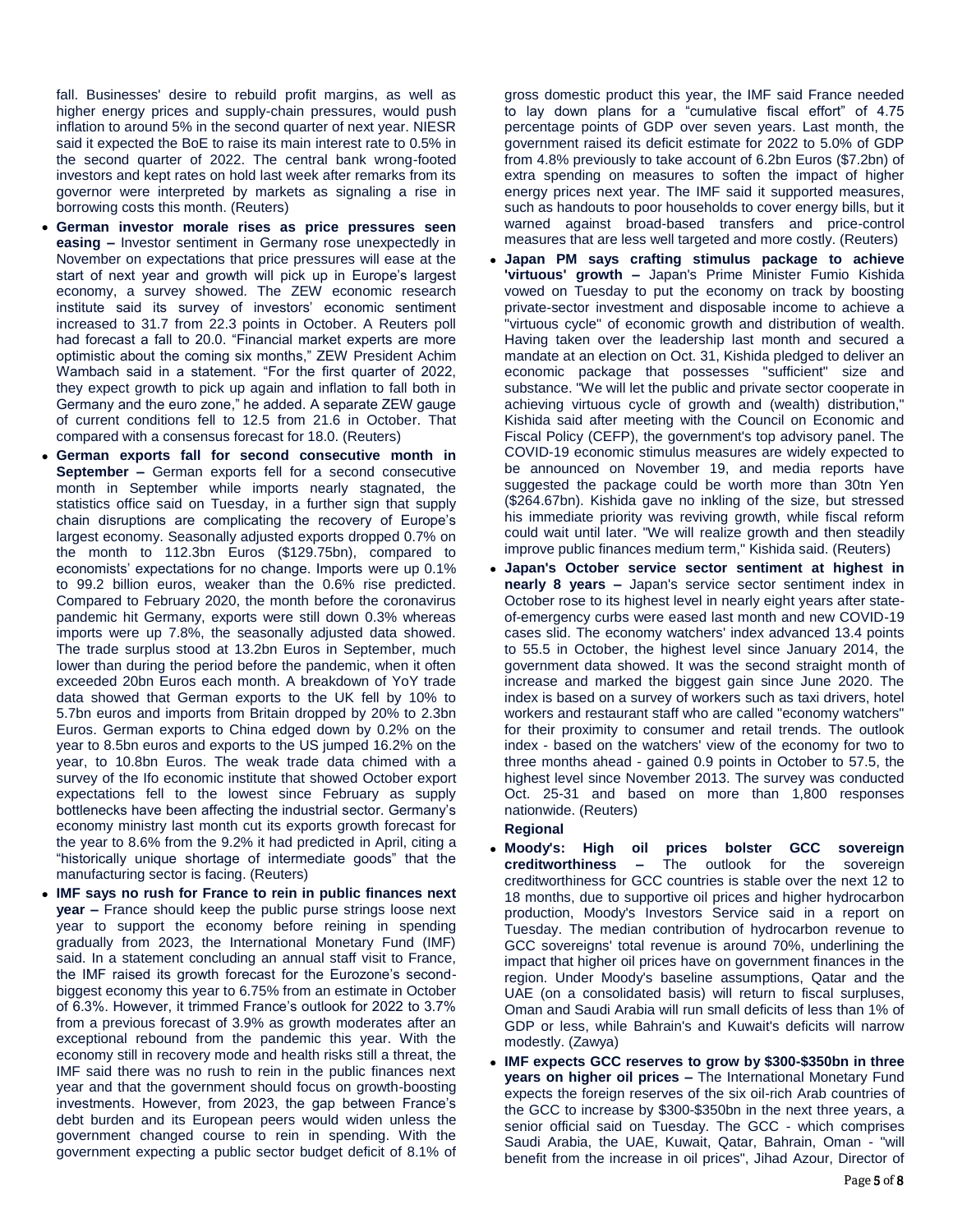the Middle East and Central Asia Department at the IMF, told Asharq TV. Oil prices have risen about 60% from the start of the year as global demand recovers from the coronavirus pandemic. (Reuters)

- **Saudi 3Q GDP growth at 6.8%, highest since 2012 –** Saudi Arabia's economy grew 6.8% in the third quarter from a year earlier, the fastest expansion since 2012, official data showed on Tuesday, as the world's top oil exporter benefits from rebounding global energy demand. "This positive growth was due to the high increase in oil activities by 9.0% as a result of rising world demand for crude oil and the increase of Saudi production in 2021," said the General Authority for Statistics, based on flash estimates. Seasonally adjusted real GDP grew 5.8% QoQ on the back of 12.9% growth in oil activities, it said. (Reuters)
- **Saudi Arabia gets \$3.25bn with year's third international bond sale –** Saudi Arabia sold \$3.25bn in dual-tranche bonds on Tuesday comprising a sukuk tranche and a conventional portion in its third international bond sale of the year, a term sheet viewed by Reuters showed. The world's top oil exporter sold \$1.25bn in 30-year bonds at 3.36% and \$2bn in sukuk due in May 2031 at 90 bp over US Treasuries (UST), the term sheet showed. Guidance was tightened after orders peaked over \$11.5bn earlier on Tuesday. Initial guidance was around 3.6% for the conventional and around 110 bps over UST for the sukuk. (Reuters)
- **Saudi mining firm Golden Compass signs SR500mn in deals –** Saudi Arabia's mining firm Golden Compass signed contracts worth SR500mn, according to its CEO. The contracts are related to Mining operation, drilling, and mining and exploration consultation, Meshary Al-Ali told Arab News. Saudi Arabia's has a very flexible and very transparent system, and it's one of the most powerful in mining around the world, Al-Ali added. (Zawya)
- **Moody's affirms ratings of 9 Saudi Banks and changes outlook to stable –** Moody's Investors Service ("Moody's") has today affirmed the long-term deposit ratings of the nine banks it rates in Saudi Arabia, as well as the senior unsecured and subordinated debt ratings of their affiliated entities, where applicable. Moody's has also affirmed the banks' Baseline Credit Assessments (BCA), Adjusted BCAs, Counterparty Risk Assessments (CRAs) and Counterparty Risk Ratings (CRRs). At the same time, the rating agency changed the outlook on the long-term deposit and senior unsecured debt ratings to stable from negative. The affected institutions are Saudi National Bank, Al Rajhi Bank, Riyad Bank, Banque Saudi Fransi, Arab National Bank, Bank AlBilad, The Saudi Investment Bank, Bank Al-Jazira and Gulf International Bank -- Saudi Arabia. The rating action was primarily driven by the banks' resilient performance and the expectation that the capacity of the Saudi government to support the country's banks, which results in multiple notch uplift for banks' deposit ratings from their BCA, will remain unchanged as indicated by Moody's affirmation of the A1 Saudi government issuer rating and change in outlook to stable from negative on 5 November 2021 (for details please refer to the press release. (Bloomberg)
- **Oil spare capacity to diminish as jet demand returns, Aramco says –** Global oil spare production capacity could diminish next year as air passengers return to the skies, removing an important cushion that the market is currently enjoying, Saudi Aramco Chief Executive Officer Amin Nasser said on Tuesday. "The industry's spare capacity, currently at 3- 4mn bpd is providing some comfort to the market, however, my concern is that the buffer... might diminish, especially next year when demand is expected to pick up further," Nasser told the Nikkei Global Management Forum. He added that a pickup in jet

fuel demand, currently lagging some 3mn bpd behind 2019's 7.5mn bpd mark, will eliminate all the spare capacity. (Reuters)

- **Arabiya TV: Oil demand to exceed 100 mn bpd in 2022, Saudi Aramco says –** Oil demand is expected to exceed 100mn bpd in 2022, Al-Arabiya TV cited Saudi Aramco's chief executive as saying. The Dubai-based channel did not mention in its initial report where he spoke. (Reuters)
- **Tadawul raises IPO shares on offer to retail investors to 10.8mn –** Saudi Tadawul Group raises the maximum number of shares on offer at its IPO to individual investors to 10.8mn from 3.6mn, according to a supplementary prospectus. (Bloomberg)
- **Bank Albilad plans SR2.5bn capital raise via bonus shares –** Bank Albilad plans SR2.5bn capital raise via bonus shares. The bank plans to raise capital to SR10bn from SR7.5bn, the Saudi lender says. Bonus issue will be at 1 share for every 3 held. (Bloomberg)
- **Mubadala concludes AED1.8bn acquisition of Rio de Janeiro subway –** State investor Mubadala Investment Company concluded on Monday the acquisition of Rio de Janeiro subway for AED1.8bn, holding company Invepar said in a securities filing on Monday. Mubadala will take over control of the companies that operate the subway after having concluded the debt restructuring of Invepar, a holding company owned by Brazilian pension funds that owned the subway. The initial debt restructuring agreement was signed with UAE's Mubadala on Sept. 28. (Reuters)
- **Mashreq Bank draws \$100mn NY fine over Sudan lapses –** Mashreqbank, Dubai's third-biggest bank, will pay \$100mn to settle allegations that it violated US sanctions by illegally processing more than \$4bn of payments tied to Sudan, a New York financial regulator said Tuesday. The oldest privately owned lender in the UAE processed the transactions from 2005 to 2014 and instructed employees to leave out key details in messages sent between banks that would have linked the transactions to Sudan, according to a consent order with the New York Department of Financial Services. By concealing those details, the transactions avoided detection from other banks' compliance departments, which otherwise could have triggered alerts or asset freezes, DFS said. (Bloomberg)
- **Statement: Abu Dhabi's stock exchange submits SPAC framework proposal –** Abu Dhabi has proposed a regulatory framework to allow the listing of blank-cheque companies, potentially opening the door to a slew of Gulf-focused deals involving special-purpose acquisition companies (SPACs). The proposal led by the Abu Dhabi Securities Exchange (ADX) and the Department of Economic Development has been submitted to the Securities and Commodities Authority, the ADX said in a statement on Tuesday. The move would allow SPACs to publicly list, it said, while the framework would also open up sponsors outside of the UAE to apply for approval to list their SPACs on the local exchange. (Reuters)
- **Abu Dhabi's Mubadala, Bahrain's Mumtalakat sign investment MoU –** Abu Dhabi, Bahrain sovereign wealth funds to invest in projects in the two countries, Abu Dhabi Crown Prince Mohammed bin Zayed says in tweet during visit to Bahrain. Also sign cooperation agreement to link Bahrain and Abu Dhabi bourses. MoUs also signed between UAE and Bahrain on cooperation in cyber security, human resources, transport, trade, industry, health, climate change. (Bloomberg)
- **Oman to cap motor fuel prices at October rates until end of 2022 –** The Sultan of Oman has ordered a cap on motor fuel prices at October rates until the end of 2022, state media reported on Tuesday. The government would bear the cost difference that may result from any potential increase in oil prices, state TV said. The ruler of the Gulf oil producer also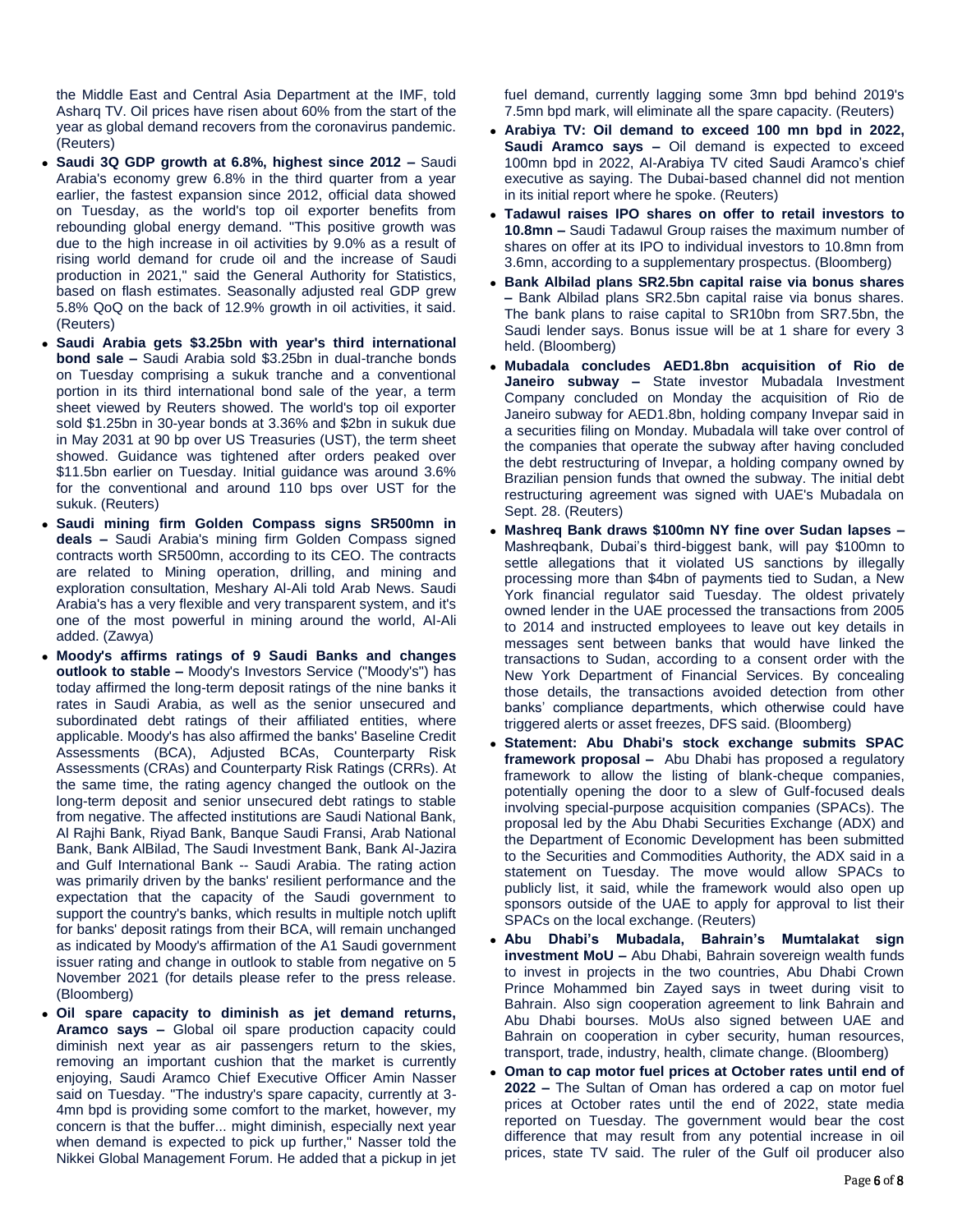ordered the cancellation of fees related to doing business in some sectors and the reduction of others. (Zawya)

- **Kuwait sells KWD160mn 182-day bills; bid-cover 17.5 –** Kuwait sold KWD160mn of bills due May 10, 2022 on November 9. Investors offered to buy 17.5 times the amount of securities sold. The bills have a yield of 1.25% and settled November 9. (Bloomberg)
- **Moody's: Bahrain expected to get additional financing from Gulf allies –** Ratings agency Moody's said on Tuesday it expects Bahrain to receive additional financing from its Gulf allies. The heavily indebted Gulf state was bailed out with a \$10bn package in 2018 from wealthier Saudi Arabia, Kuwait, and the UAE, but in September postponed by two years plans to balance its budget after the coronavirus crisis strained its finances. (Reuters)
- **Document: Bahrain hires banks for dollar bonds and sukuk –** Bahrain has hired a group of banks to arrange calls with fixed income investors ahead of a planned US dollar-denominated debt issuance, a term sheet reviewed by Reuters showed on Tuesday. The Gulf country is planning to issue 7-1/2-year sukuk, or Islamic bonds, and 12-1/2-year conventional bonds. It has mandated bnP Paribas, Citi, HSBC, JPMorgan, and National Bank of Bahrain to manage the debt sale. (Reuters)
- **Bahrain sells BHD70mn 91-day bills; bid-cover 1.15 –** Bahrain sold BHD70mn of bills due Febuary 9, 2022 on November 8. Investors offered to buy 1.15 times the amount of securities sold. The bills were sold at a price of 99.636, have a yield of 1.44% and will settle on November 10. (Bloomberg)